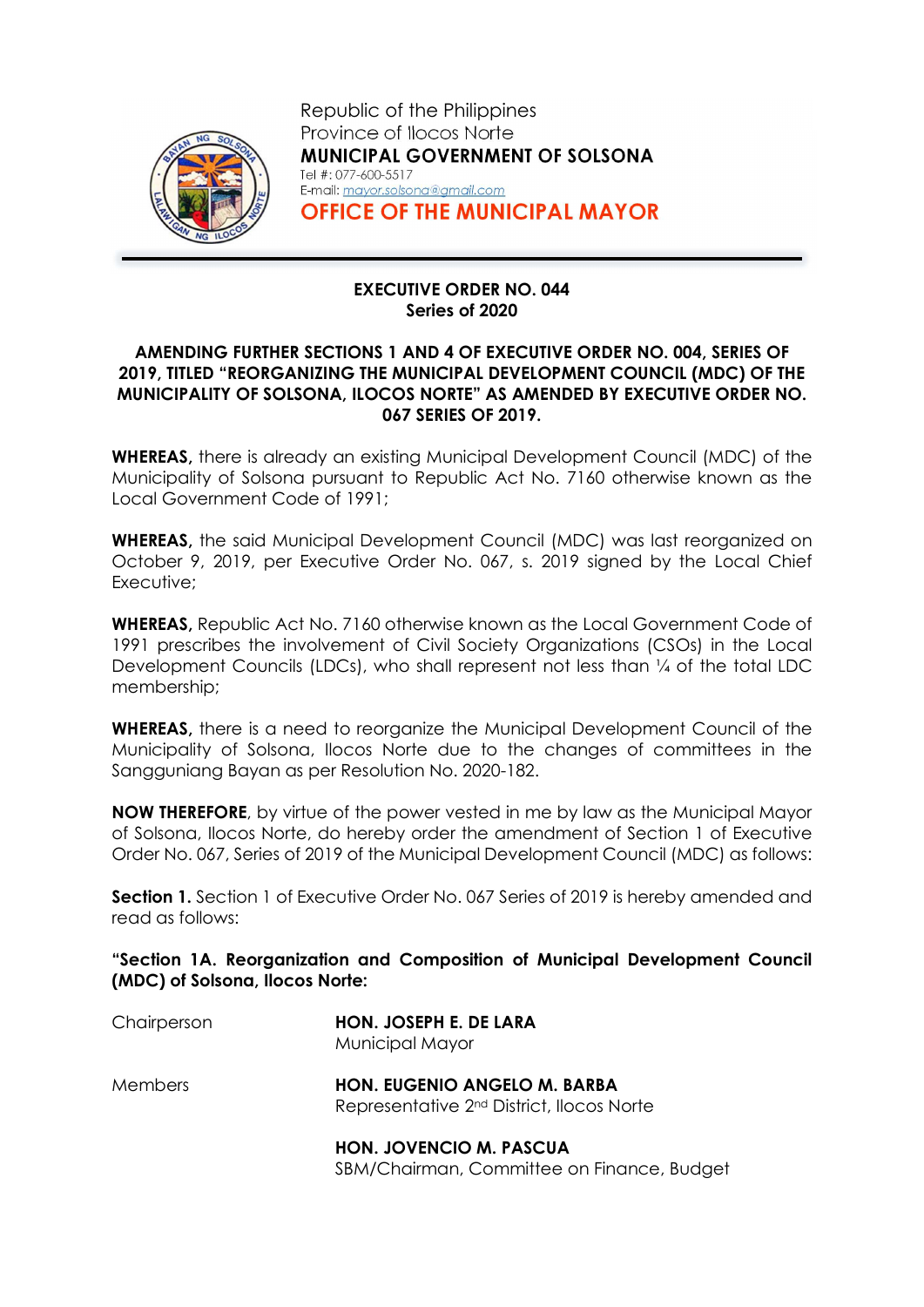and Appropriations

HON. REYNALDO G. MARIANO

President, Liga ng mga Barangay

PB ERVIN GAÑO, Brgy. Aguitap PB RONEL DUCE, Brgy. Bagbag PB ALMARIO AGUSTIN, Brgy. Bagbago PB FLORENTINO MARIANO JR., Brgy. Barcelona PB MARK REGINE RIVERA, Brgy. Bubuos PB JOSE PERALTA SR., Brgy. Catangraran PB GILBERT AGCAOILI, Brgy. Darasdas PB BENJAMIN VILORIA JR., Brgy. Juan PB MENCHIE LEAH BISAC, Brgy. Laureta PB ROGIE DANCEL, Brgy. Lipay PB ELPIDIO DOMINGO, Brgy. Maananteng PB MAY BACLIG, Brgy. Manalpac PB ROGER GANOTISI, Brgy. Mariquet PB EVANGELINE RARANGOL, Brgy. Nagpatpatan PB NORIEL PASCUAL, Bray. Nalasin PB ALBERTA PASCUA, Brgy. Puttao PB JOSE MARTINEZ, Brgy. San Juan PB MAGELLAN CRISOSTOMO, Brgy. San Julian PB NESTOR DEL CASTILLO, Bray. Sta. Ana PB RENATO GARCIA, Brgy. Santiago PB ELENA MATIAS, Brgy. Talugtog MR. ALEXIS V. PASCUAL, MAFC Chairman

CSOs

Mx. JOSEFINA B. AGUSTIN, GRBASMAI Mx. JULIETA BEATRIZ BALISACAN, BHWs' Association Mx. IRENE PAGUYO, Fed. Child Workers' Association Mx. REGINA ALEJO, BNS's Association Mx. JAYSON DUROPAN, 4H Club Mx. CONSTANTE DEUS, Fed. Senior Citizens' Association Mx. JORGE BARAOIDAN, Lipay Irrigators' Association Mx. DOMINADOR BALILA, Solsona Reservists' Association Mx. BARTOLOME ASUNCION, Solsona Retirees' Association

Section 1B. Sectoral Committees:

| 1. Social Committee   | - Mx. IERENE PAGUYO<br>Fed. Child workers' Association<br>- Mx. BELLA B. BALLESTEROS<br><b>Municipal Social Welfare Officer</b><br>- Mx. ROSELL R. BATARA<br>Social Welfare Assistant |  |
|-----------------------|---------------------------------------------------------------------------------------------------------------------------------------------------------------------------------------|--|
| 2. Economic Committee | - Mx. REGINA ALEJO<br><b>BNS</b> Association<br>- Mx. LIZA E. DOMINGO                                                                                                                 |  |